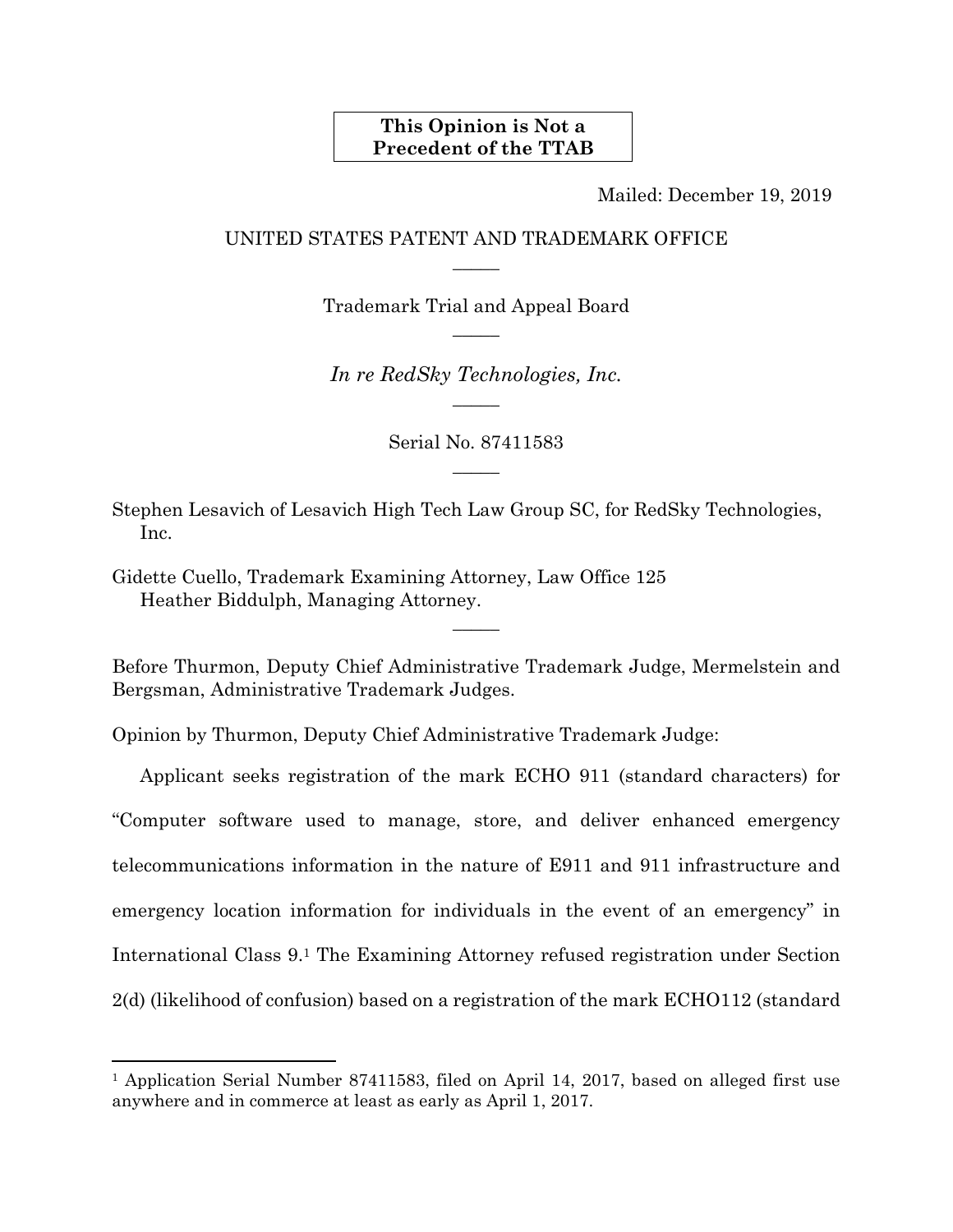characters) for "Computer software, namely, smartphone application that is a lifesaving application that sends the user's location to local emergency services, worldwide," in International Class 9.<sup>2</sup> The appeal has been fully briefed. We affirm the refusal to register.

# **I. The Record and the Prosecution History**

Applicant filed a use-based application to register the ECHO 911 mark on April 14, 2017. In an Office Action dated June 29, 2017, the Examining Attorney took the following actions:

- registration was refused under Section 2(d);
- the submitted specimen was refused because it appeared to be a digital mock-up;
- additional information was requested about the specimen; and,
- a disclaimer of "911" was required.<sup>3</sup>

The original Section 2(d) refusal was based on two registrations: the registration cited above and a registration of the mark ECHO for "Electronic alarm hardware and software for emergency signaling" in International Class 9. The Examining Attorney withdrew the refusal based on the second registration in a later Office Action.

Applicant responded with an aggressive and "blunt" response, to use the words of Applicant's counsel.4 In short, Applicant disagreed with the Examining Attorney's

l

<sup>2</sup> Registration 4483053, issued February 18, 2014, from an application filed December 17, 2012. The mark is shown in the registration as **echo112**, but because it is a standard character registration, we depict it in all uppercase letters.

<sup>3</sup> Office Action dated June 29, 2017.

<sup>4</sup> Response to Office Action dated November 16, 2017 at 9 ("Applicant may be blunt with comments but intends to be respectful"). We find the arguments submitted by Applicant's counsel overly aggressive and personal in nature. It is inappropriate to personally attack an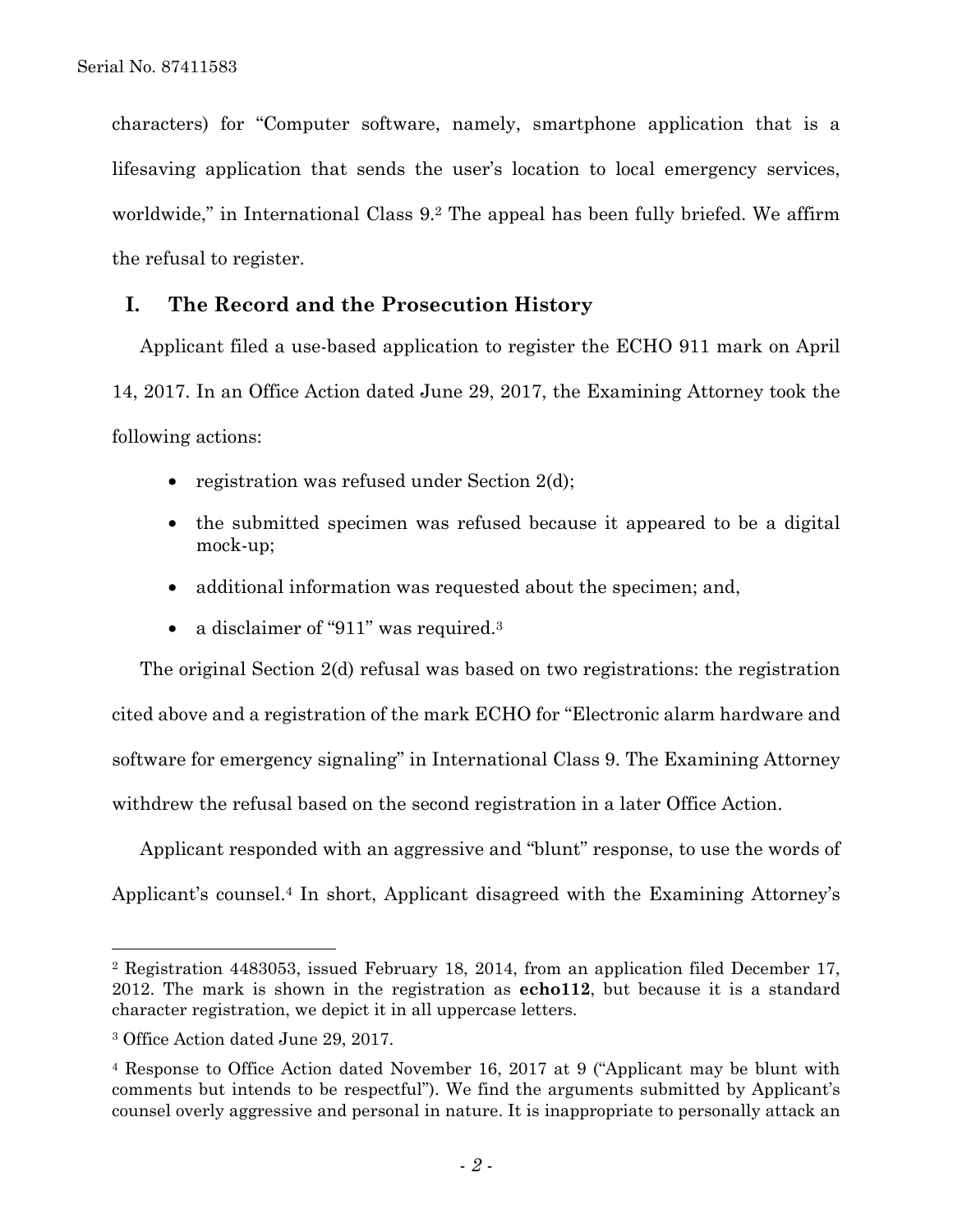conclusion that confusion was likely. Applicant submitted a substitute specimen and responded to the request for information.5 Applicant entered the required disclaimer, but also stated, "Applicant traverses this assertion," immediately before making the disclaimer.6

In a final Office Action, the Examining Attorney accepted the substitute specimen and the responses to the information request, but made final the Section 2(d) refusal and the disclaimer requirement.7 Applicant again submitted the disclaimer in a Request for Reconsideration, and the Examining Attorney entered it.8 The sole issue, therefore, before the Board in this appeal is whether there is a likelihood of confusion between Applicant's mark ECHO 911 and the registered mark ECHO112.

5 Response to Office Action dated November 16, 2017 at 70-75, 77-81.

<sup>6</sup> *Id.* at 75-76.

Examining Attorney who is doing her job. Indeed, in reading the prosecution history of this case, we find the Examining Attorney properly cited the law and explained her actions. She provided clear responses to the misguided arguments of Applicant's counsel. Applicant, on the other hand, repeatedly mischaracterized the analysis of the Examining Attorney and made numerous misguided or misleading arguments.

We note, in particular, that Applicant's counsel asserted in the Request for Reconsideration: "If a death or injury occurs if a person dial 112 [sic] in an emergency situation and no emergency help arrives, the Examining Attorney, her management and the U.S. Trademark Office could potentially be liable for a claim under the Federal Tort Claims Act for negligence or other wrongful or 'tortious' conduct." Request for Reconsideration at 77- 78 (internal citation omitted). This statement is inflammatory, irrelevant, and entirely inappropriate. The issue before the Office is whether Applicant's mark is registrable, not whether consumers should use the 112 numbers to reach emergency services. Such over-thetop arguments do **not** help Applicant's case. Counsel is reminded that proceedings before the Office are to be conducted with decorum and courtesy. Trademark Rule 2.192.

<sup>7</sup> Office Action dated January 18, 2018.

<sup>8</sup> Request for Reconsideration at 80-81. Applicant again stated that it "traverses this assertion," referring to the disclaimer requirement. We deem Applicant to have freely consented to the entry of the disclaimer, despite the confusing manner in which it was submitted.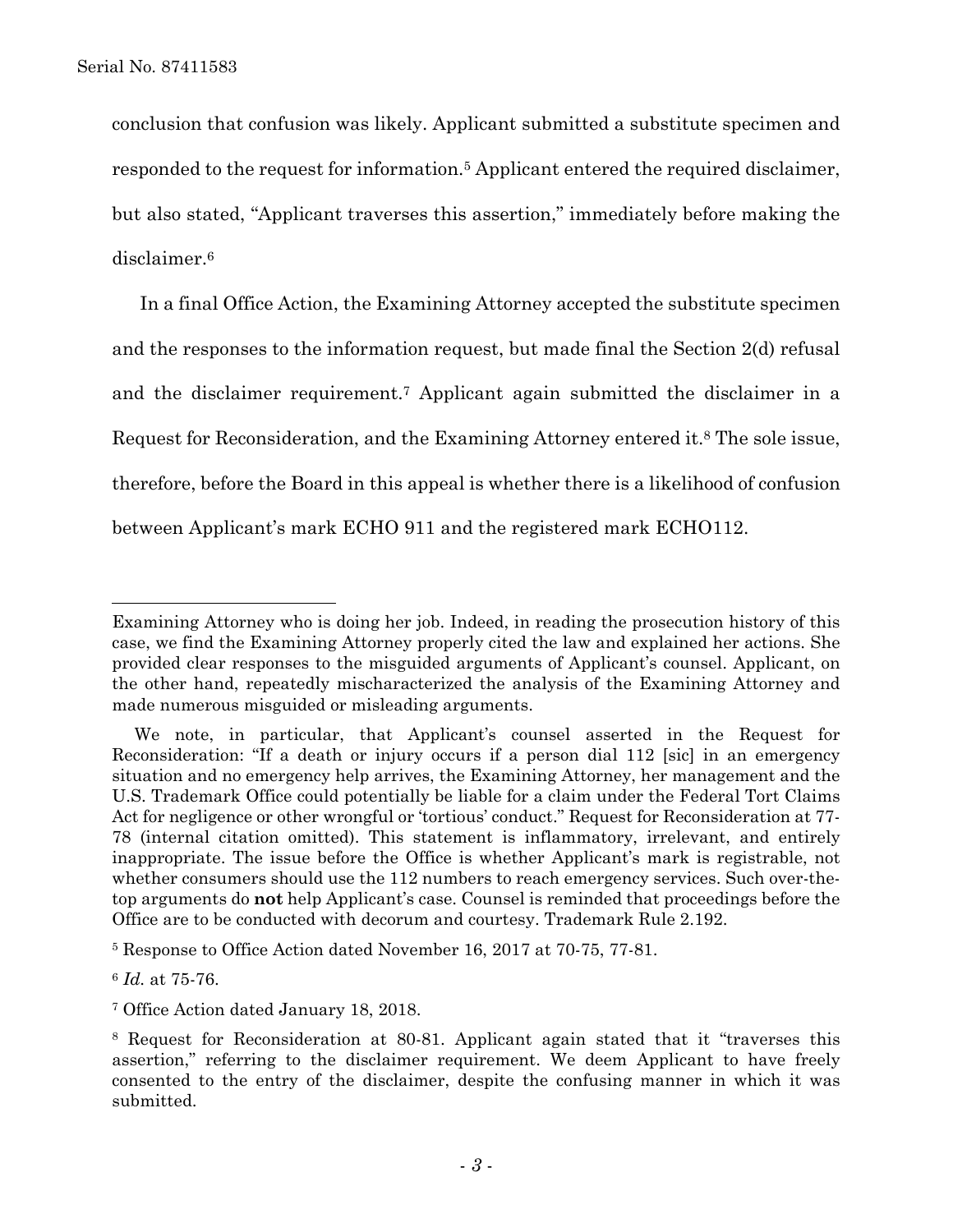The Examining Attorney submitted evidence that some third parties offer the goods identified in the application and the cited registration.9 The Examining Attorney also submitted evidence showing that the numerals "112" are an emergency phone number in many parts of the world, and that dialing these numbers in the United States should result in the call being sent to the relevant 911 call center.10

Applicant submitted evidence regarding actual use of its ECHO 911 mark and the registered ECHO112 mark, plus TESS records for numerous registrations that include the word "echo."11 Applicant also submitted results from searches of the Apple app store and the Google play store, and Internet reports regarding alleged risks in using the 112 number sequence to reach emergency services in the United States.12

### **II. Applicable Law**

We base our determination of likelihood of confusion under Trademark Act Section 2(d), 15 U.S.C. § 1052(d), on an analysis of all of the probative facts in evidence that are relevant to the factors enunciated in *In re E. I. du Pont de Nemours & Co*., 476 F.2d 1357, 177 USPQ 563, 567 (CCPA 1973) ("*du Pont*"), cited in *B&B Hardware, Inc. v. Hargis Indus., Inc.*, 575 U.S. 138, 113 USPQ2d 2045, 2049 (2015); *see also In re Majestic Distilling Co*., 315 F.3d 1311, 65 USPQ2d 1201, 1203 (Fed. Cir. 2003). We consider each *du Pont* factor for which there is evidence or argument. *See, e.g., In re* 

<sup>9</sup> Office Action dated June 29, 2017 at 3, 20-30; Office Action dated January 18, 2018 at 6, 8- 42.

<sup>10</sup> Office Action dated June 29, 2017 at 13-19.

<sup>&</sup>lt;sup>11</sup> Request for Reconsideration at Exhs. A-D (exhibit A was the last in the filing, despite its title).

<sup>12</sup> *Id.* at Exhs. E-N.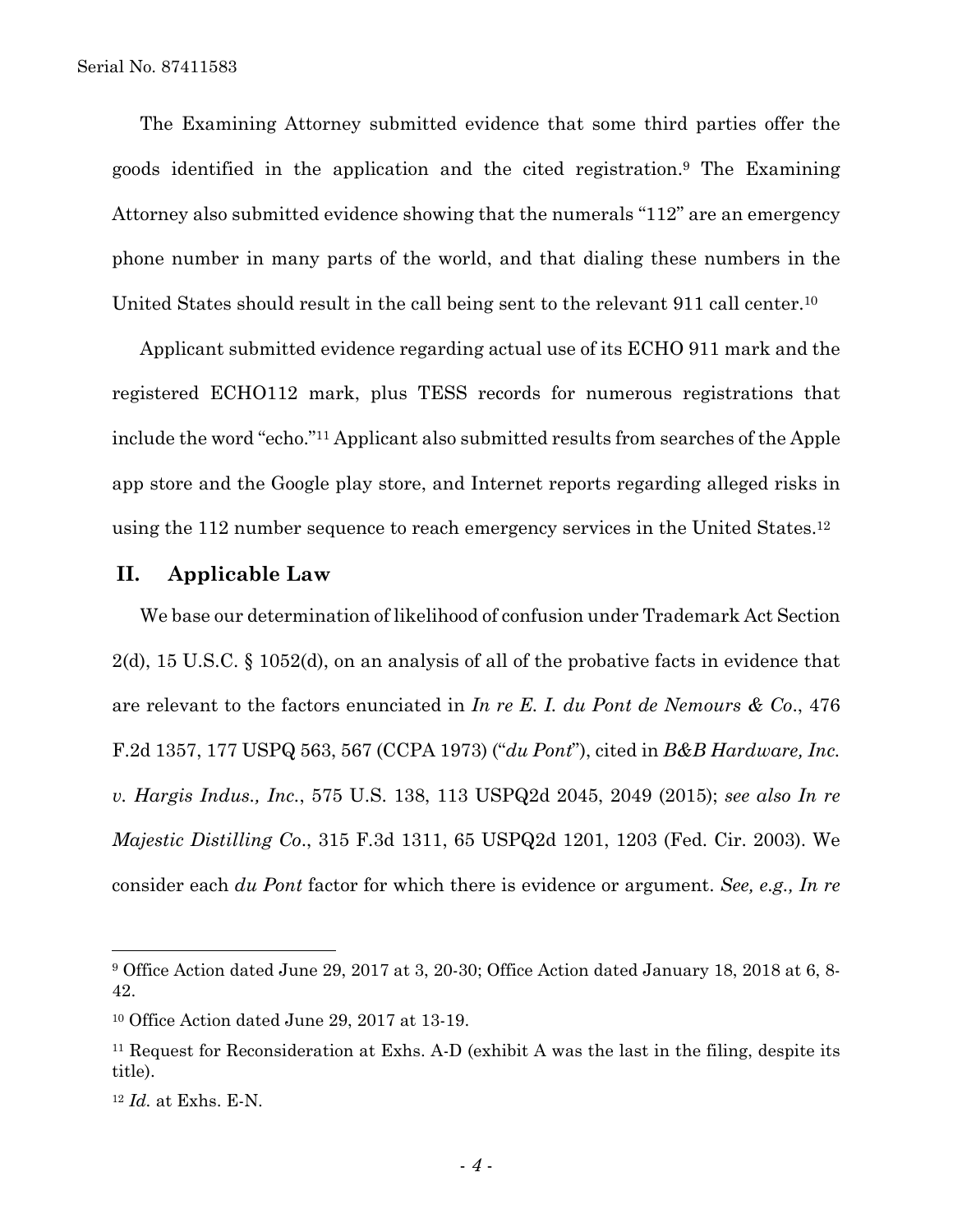*Guild Mortg. Co*., 912 F.3d 1376, 129 USPQ2d 1160, 1162-63 (Fed. Cir. 2019). However, "each case must be decided on its own facts and the differences are often subtle ones." *Indus. Nucleonics Corp. v. Hinde*, 475 F.2d 1197, 177 USPQ 386, 387 (CCPA 1973).

Varying weights may be assigned to each *du Pont* factor depending on the evidence presented. *See Citigroup Inc. v. Capital City Bank Grp. Inc*., 637 F.3d 1344, 98 USPQ2d 1253, 1261 (Fed. Cir. 2011); *In re Shell Oil Co.*, 992 F.2d 1204, 26 USPQ2d 1687, 1688 (Fed. Cir. 1993) ("[T]he various evidentiary factors may play more or less weighty roles in any particular determination"). Two key considerations in most cases are the similarities between the marks and the similarities between the goods or services. *See In re i.am.symbolic, LLC*, 866 F.3d 1315, 123 USPQ2d 1744, 1747 (Fed. Cir. 2017) (quoting *Herbko Int'l, Inc. v. Kappa Books, Inc.*, 308 F.3d 1156, 64 USPQ2d 1375 (Fed. Cir. 2002) ("The likelihood of confusion analysis considers all *du Pont* factors for which there is record evidence but 'may focus ... on dispositive factors, such as similarity of the marks and relatedness of the goods.'")).

#### **III. Analysis**

### **A. Similarity of the Marks**

We compare the marks in their entireties as to appearance, sound, connotation and commercial impression. *du Pont,* 177 USPQ at 567*.* "Similarity in any one of these elements may be sufficient to find the marks confusingly similar." *In re Davia*, 110 USPQ2d 1810, 1812 (TTAB 2014); *accord Krim-Ko Corp. v. Coca-Cola Bottling Co*., 390 F.2d 728, 156 USPQ 523, 526 (CCPA 1968) ("It is sufficient if the similarity in either form, spelling or sound alone is likely to cause confusion.") (citation omitted)*.*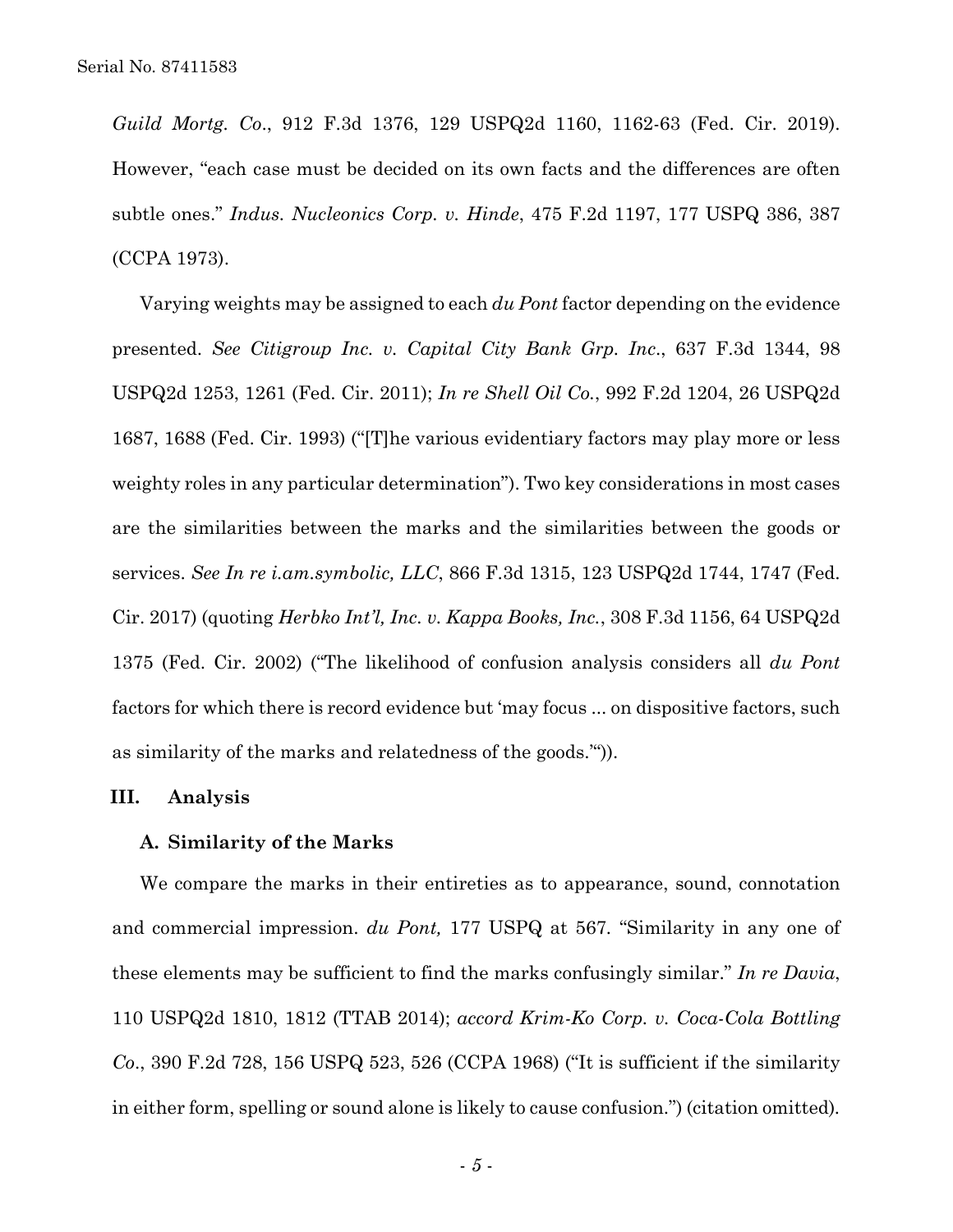The test is not whether the marks can be distinguished when subjected to a sideby-side comparison, but rather whether the marks are sufficiently similar in terms of their overall commercial impression so that confusion as to the source of the goods offered under the respective marks is likely to result. *Cai*, 127 USPQ2d at 1801; *Midwestern Pet Foods, Inc. v. Societe des Produits Nestle S.A.*, 685 F.3d 1046, 103 USPQ2d 1435, 1440 (Fed. Cir. 2012). The focus is on the recollection of the average purchaser, who normally retains a general rather than a specific impression of trademarks.13 *See Sealed Air Corp. v. Scott Paper Co.*, 190 USPQ 106, 108 (TTAB 1975).

The marks at issue here are similar in appearance, sound, connotation and commercial impression. Consumers are likely to notice and remember the word "echo" in these marks, in part because it is the first element of the marks and also because it is the sole textual element of the marks. *See, e.g., Palm Bay Imps., Inc. v. Veuve Clicquot Ponsardin Maison Fondee En 1772*, 396 F.3d 1369, 1372, 73 USPQ2d 1689, 1692 (Fed. Cir. 2005); *In re Integrated Embedded*, 102 USPQ2d 1504, 1513 (TTAB 2016); *Presto Prods., Inc. v. Nice-Pak Prods., Inc.*, 9 USPQ2d 1895, 1897 (TTAB 1988)).

We find the word "echo" is a distinctive element of each mark. Echo does not appear to describe anything about the goods. There is no evidence of an established meaning of this word within the relevant market. On the other hand, the second

<sup>&</sup>lt;sup>13</sup> Based on the evidence of record, we find the consumers of these goods are smartphone users.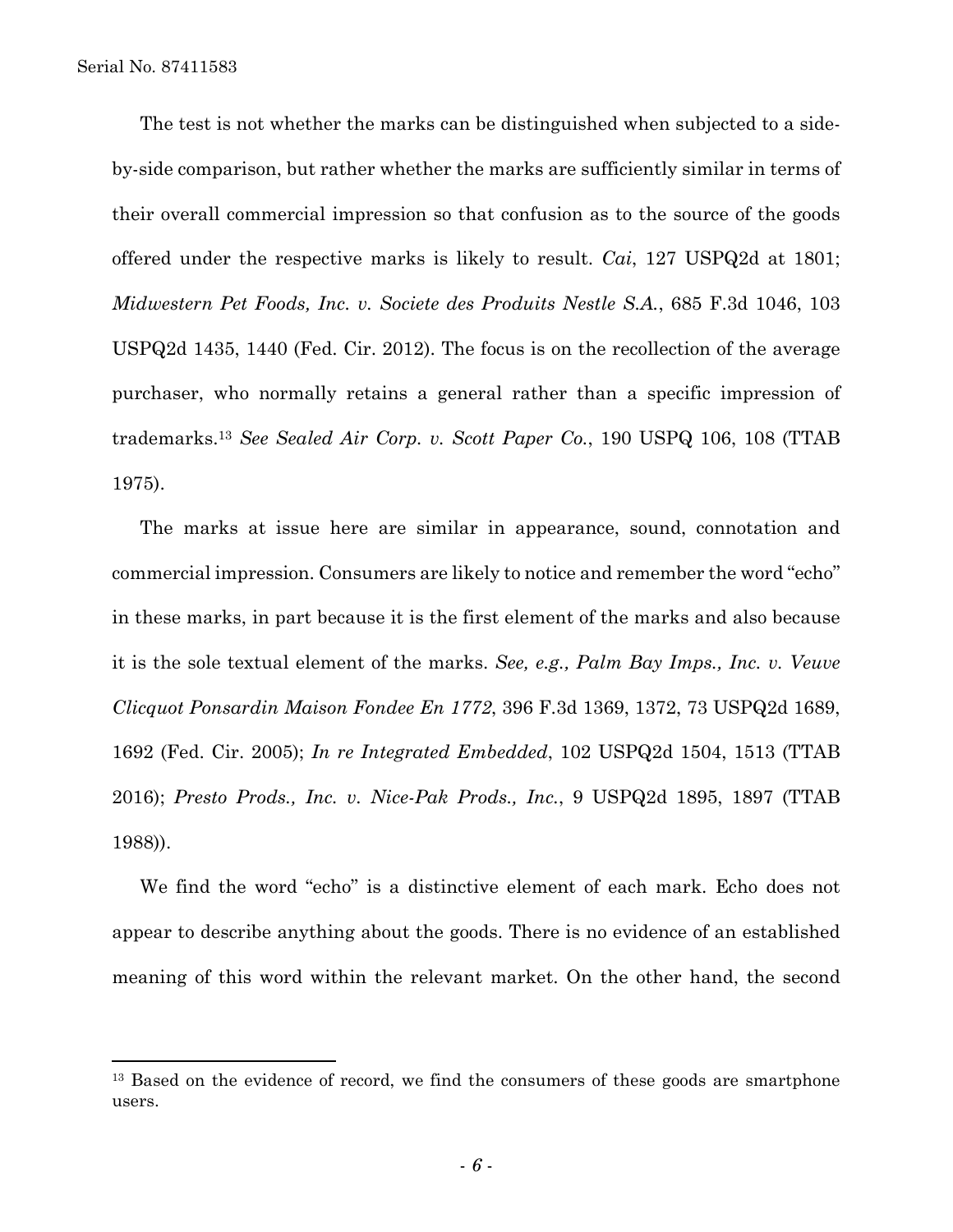element of Applicant's mark, the 911 number sequence, is not distinctive. Applicant submitted a dictionary definition showing 911 and E911 are generic within the relevant field.14 It is well-established that non-distinctive elements of a mark are given less weight when assessing the similarity of two marks. *Anheuser-Busch, LLC v. Innvopak Sys. Pty Ltd.*, 115 USPQ2d 1816, 1824-25 (TTAB 2015) (citing *In re Chatam Int'l Inc.*, 380 F.3d 1340, 1342-43, 71 USPQ2d 1944, 1946 (Fed. Cir. 2004)).

There is also evidence in the record concerning the meaning of the 112 sequence found in the registered mark. The Examining Attorney first submitted evidence showing that this sequence is used in many parts of the world to reach emergency services, and that dialing 112 in the United States usually results in the call going to a 911 call center.15 Applicant submitted Internet articles discussing possible risks associated with use of the 112 sequence in the United States.16 Though it is not clear why Applicant submitted this evidence, it does show that use of the 112 sequence is common enough within the United States to cause concern among some security experts. We find, therefore, that this evidence shows the 112 sequence is known as an emergency services phone number to a substantial number of consumers in the United States. That means the 112 number sequence, when used as part of a mark for a smartphone app providing emergency services, is not a distinctive element of the registered mark.

<sup>14</sup> Response to Office Action date November 16, 2017 at 49.

<sup>15</sup> Office Action dated June 29, 2017 at 3, 13-19, 20-30; Office Action dated January 18, 2018 at 6, 8-42.

<sup>16</sup> Request for Reconsideration at Exhs. K-N.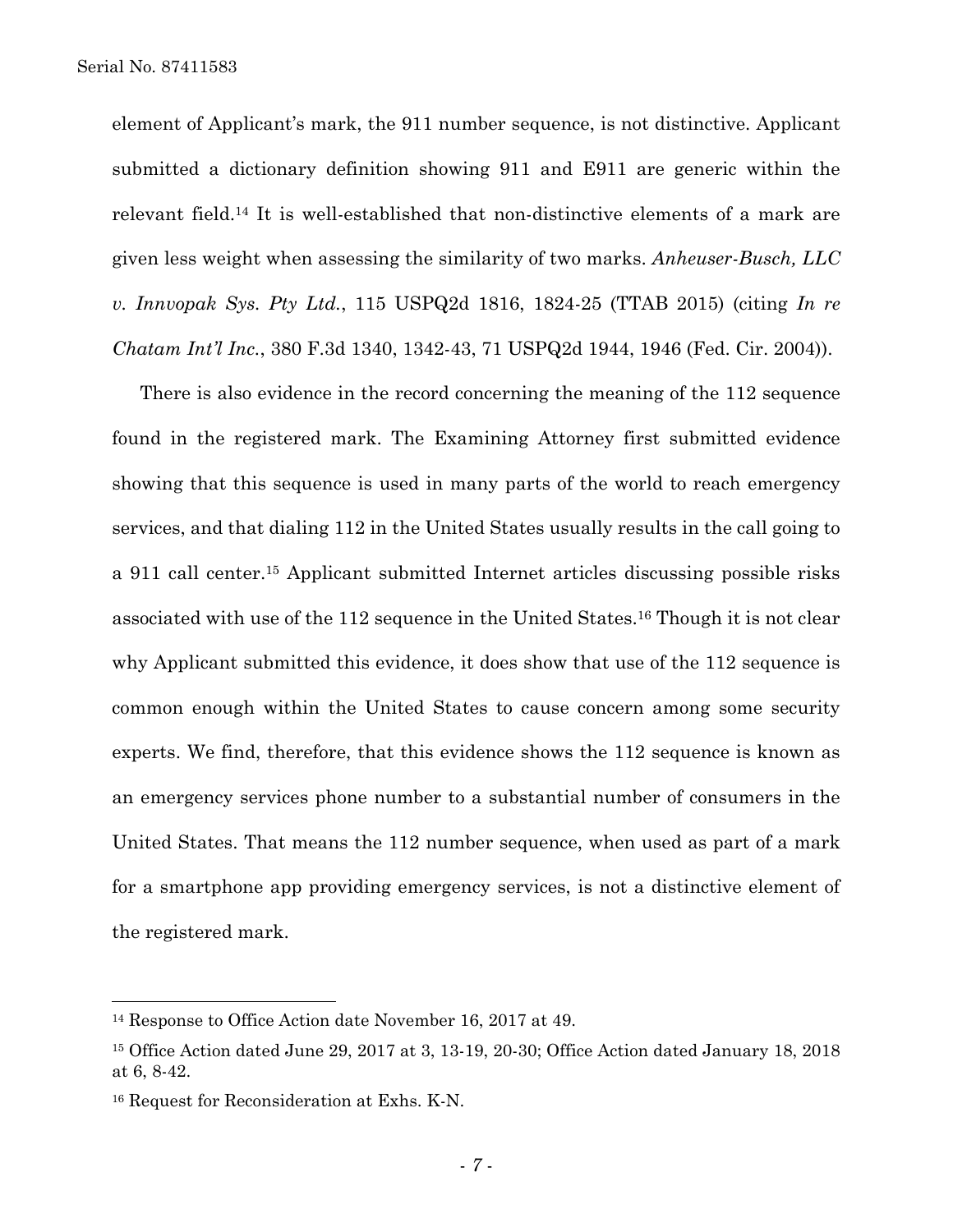The analysis here is similar to that approved by the Federal Circuit in the *Chatam*  case cited above. The marks at issue in that case were JOSE GASPAR GOLD and GASPAR'S ALE, both for beer. *Chatam Int'l*, 380 F.3d at 1342-43. The Court noted that the word "ale" was generic for a type of beer and had been disclaimed in the registration. "Because ALE has nominal commercial significance, the Board properly accorded the term less weight in assessing the similarity of the marks under *DuPont*." *Id.* at 1343. The same analysis is proper here, where Applicant has disclaimed the generic 911 portion of its mark. The evidence shows that the 112 portion of the registered mark is at least descriptive to a substantial number of consumers, so we give less weight to that portion of the registered mark, too. There is nothing improper in stating that, for rational reasons, more or less weight has been given to a particular feature of a mark, provided the ultimate conclusion rests on a consideration of the marks in their entireties. *In re Viterra Inc.*, 671 F.3d 1358, 101 USPQ2d 1905, 1908 (Fed. Cir. 2012); *see also In re Nat'l Data Corp*., 753 F.2d 1056, 224 USPQ 749, 751 (Fed. Cir. 1985).

We do not ignore the numeric portions of the marks, but for the reasons just given, we find the word "echo" is likely to create and leave a more lasting impression on consumers. The marks ECHO 911 and ECHO112, therefore, when considered in their entireties, are similar in appearance and sound. In addition to the common term "echo," the numeric sequences are also similar. Both marks have the "one-one" sequence, and six of the seven characters in these marks are identical. The "9" and "2" are different and are at a different location. But these are the types of details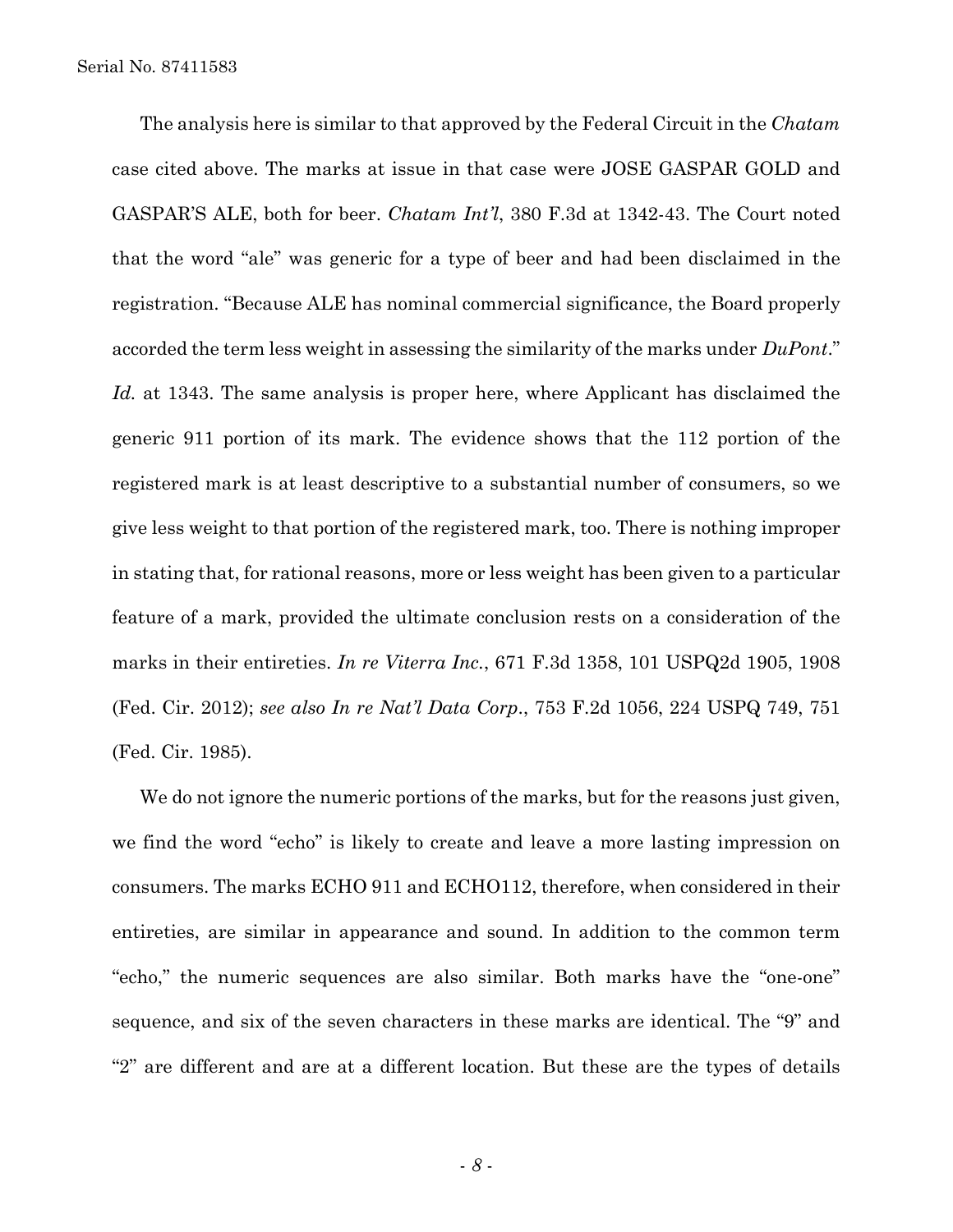l

consumers may not recall about a mark. *See, e.g., Mag Instrument Inc. v. Brinkmann Corp.,* 96 USPQ2d 1701, 1714-15 (TTAB 2010) (difference of a single letter does not suffice to distinguish MAG STAR from MAXSTAR); *RE/MAX of Am., Inc. v. Realty Mart, Inc.*, 207 USPQ 960, 964 (TTAB 1980) (REMACS and RE/MAX indistinguishable in sound). The similarities clearly outweigh the differences here.

The marks are also similar in meaning, given that the sequences 911 and 112 have similar meanings. As we noted above, both the Examining Attorney and the Applicant submitted evidence showing the related nature of these two number sequences within the relevant market.17 The commercial impressions made by the marks within the relevant market are also similar, and perhaps somewhat more so due to the similar role played by the 911 and 112 number sequences, when used as phone numbers.

Applicant makes much of the fact that the Examining Attorney in the first Office Action stated, "It does not matter that applicant's mark features the number '911'", and "It does not matter that registrant's mark ECHO112."18 We agree this language went too far. It does matter than Applicant's mark includes the numbers 911 and that the registered mark includes the numbers 112. Nonetheless, "if the dominant portion of both marks is the same, then confusion may be likely notwithstanding peripheral

<sup>&</sup>lt;sup>17</sup> Applicant submitted Internet evidence to show that some security experts advise against use in the United States of the 112 sequence in place of the 911 sequence. Request for Reconsideration at Exhs. K-N.

<sup>18 4</sup> TTABVUE 11-12. This example is one of many instances in which Applicant singled out specific wording or statements made by the Examining Attorney rather than reading the Examining Attorney's analysis as a whole. The result of this approach is a scattershot argument by Applicant that often fails to address the real issues.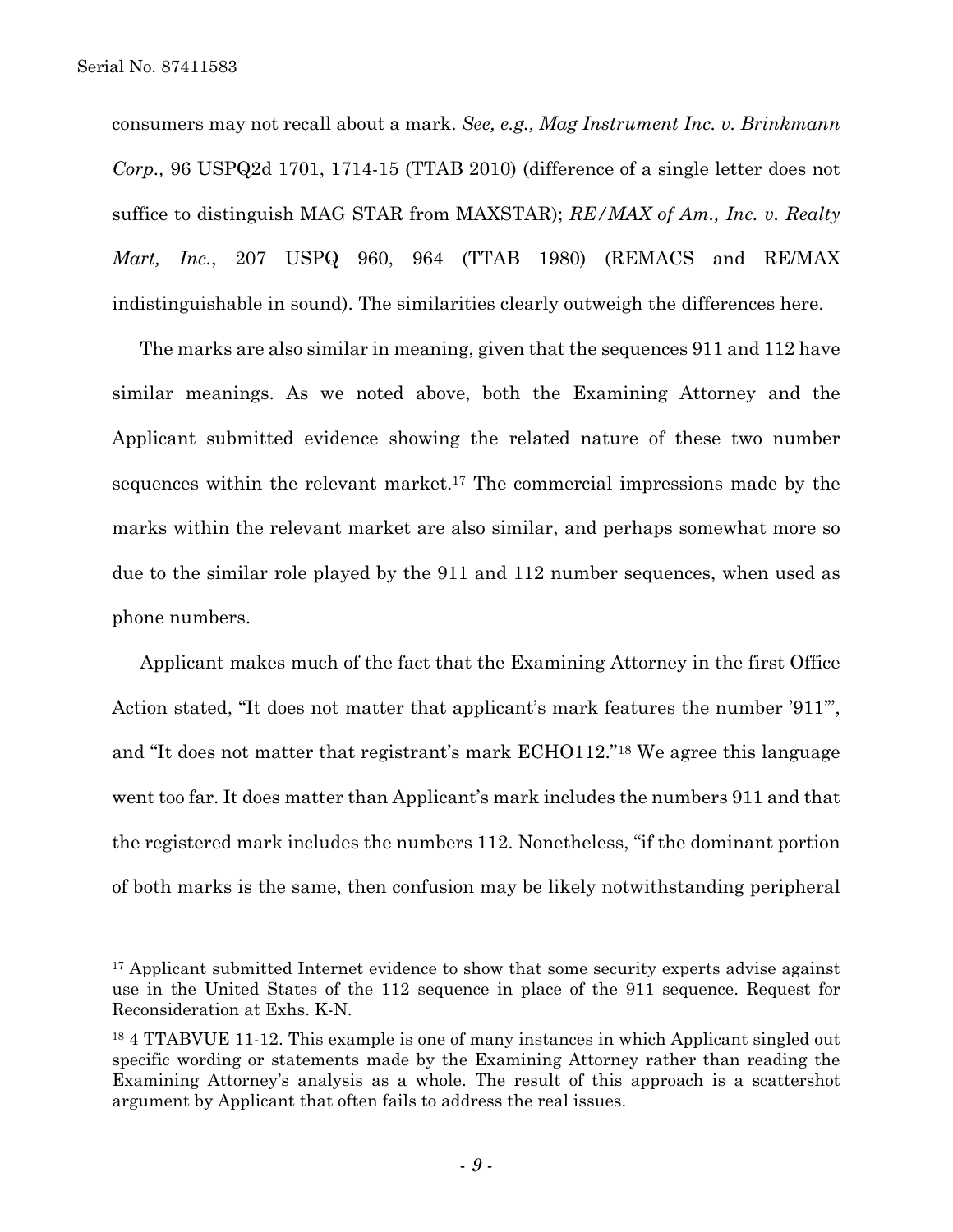differences." *In re Denisi,* 225 USPQ 624, 624 (TTAB 1985). The difference between these number sequences does not distinguish the marks for the reasons given above.

We have performed the proper evaluation of the marks and find them substantially similar. This factor, therefore, weighs in favor of a likelihood of confusion.

### **B. Similarity of Goods, Trade Channels, and Buying Conditions**

"The authority is legion that the question of registrability of an applicant's mark must be decided on the basis of the identification of goods set forth in the application regardless of what the record may reveal as to the particular nature of an applicant's goods, the particular channels of trade or the class of purchasers to which the sales of goods are directed." *Octocom Sys., Inc. v. Houston Comput. Servs. Inc.*, 918 F.2d 937, 16 USPQ2d 1783, 1787 (Fed. Cir. 1990). *See also Stone Lion Capital Partners, LP v. Lion Capital LLP*, 746 F.3d 1317, 110 USPQ2d 1157, 1161 (Fed. Cir. 2014); *Paula Payne Prods. v. Johnson Publ'g Co.*, 473 F.2d 901, 177 USPQ 76, 77 (CCPA 1973). We group these three *du Pont* factors because of the shared focus on the identification of the goods.19

<sup>19</sup> Our analysis here covers the second, third and fourth *du Pont* factors: "The similarity or dissimilarity and nature of the goods or services as described in an application or registration or in connection with which a prior mark is in use;" "The similarity or dissimilarity of established, likely-to-continue trade channels;" and, "The conditions under which and buyers to whom sales are made, i.e. "impulse" vs. careful, sophisticated purchasing." *du Pont* 177 USPQ at 567.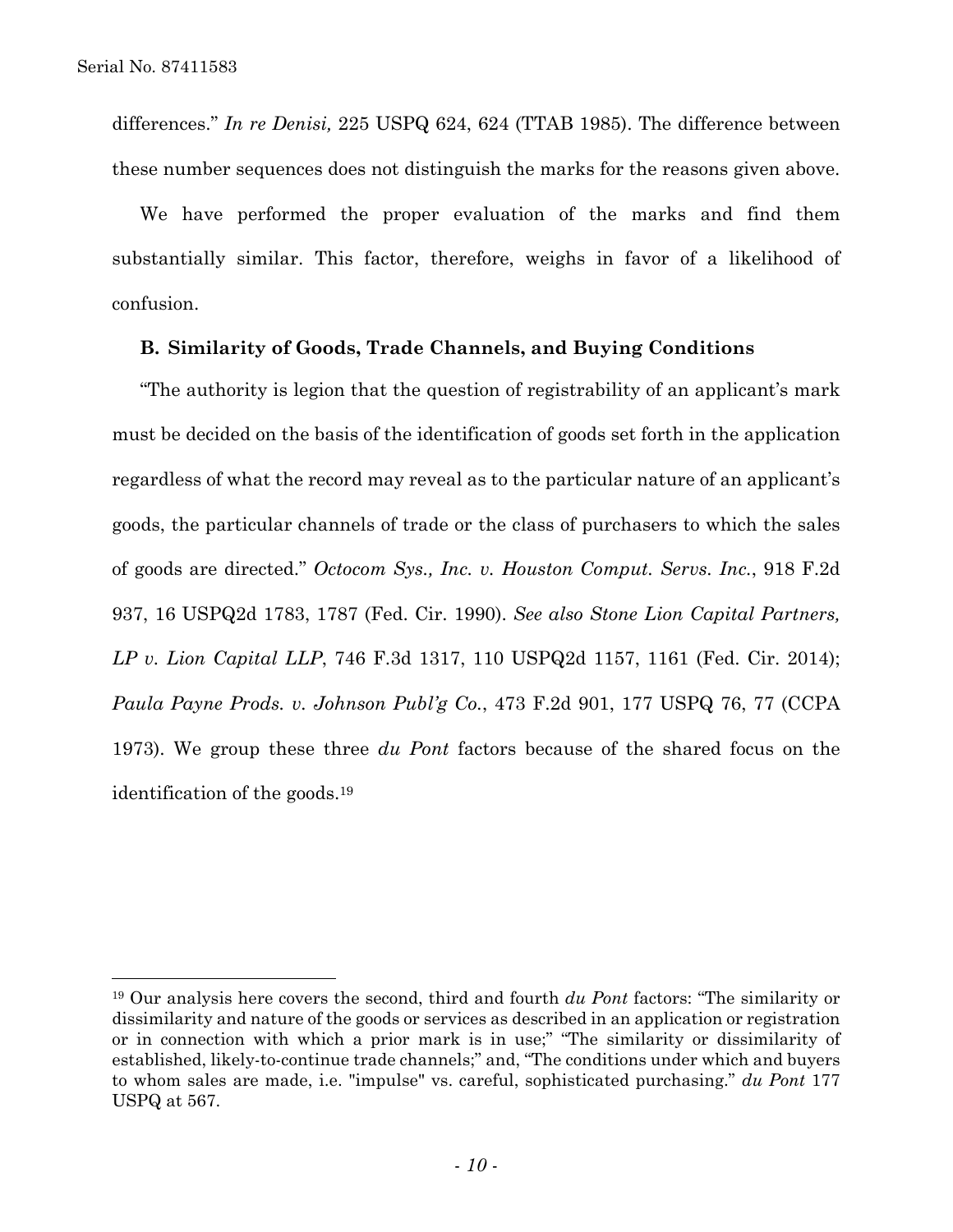| Applicant's Goods                                                                                                                                                                                                                                     | Registrant's Goods                                                                                                                                                   |
|-------------------------------------------------------------------------------------------------------------------------------------------------------------------------------------------------------------------------------------------------------|----------------------------------------------------------------------------------------------------------------------------------------------------------------------|
| Computer software used to manage,<br>store, and deliver enhanced emergency<br>telecommunications information in the<br>nature of E911 and 911 infrastructure<br>and emergency location information for<br>individuals in the event of an<br>emergency | Computer software, namely,<br>smartphone application that is a<br>lifesaving application that sends the<br>user's location to local emergency<br>services, worldwide |

The goods are presented in the table below for ease of comparison.

Both goods are software relating to communication in emergencies, and both provide location information for an individual. These aspects of the goods are taken directly from the identifications and are identical. Applicant's identification does not disclose how its ECHO 911 software is deployed. However, Applicant's broadly worded description of goods necessarily encompasses deployment through a smartphone application. *In re Hughes Furniture Indus., Inc*., 114 USPQ2d 1134, 1137 (TTAB 2015) ("Applicant's broadly worded identification of 'furniture' necessarily encompasses Registrant's narrowly identified 'residential and commercial furniture.'"). *See also Sw. Mgmt., Inc. v. Ocinomled, Ltd.*, 115 USPQ2d 1007, 1025 (TTAB 2015) (where services are broadly identified in an application or registration, "we must presume that the services encompass all services of the type identified."); *Venture Out Props. LLC v. Wynn Resorts Holdings, LLC,* 81 USPQ2d 1887, 1893 (TTAB 2007). Nevertheless, we note that the specimen of record shows that Applicant's mark is used with a smartphone app.<sup>20</sup> The software goods offered under both marks are deployed using

<sup>20</sup> Response to Office Action dated November 16, 2017 at 77-81 (substitute specimen). The only use of Applicant's mark on the goods in the specimen is on the screen of the smartphone. Other uses of the ECHO 911 mark in the specimen appear in a marketing or promotional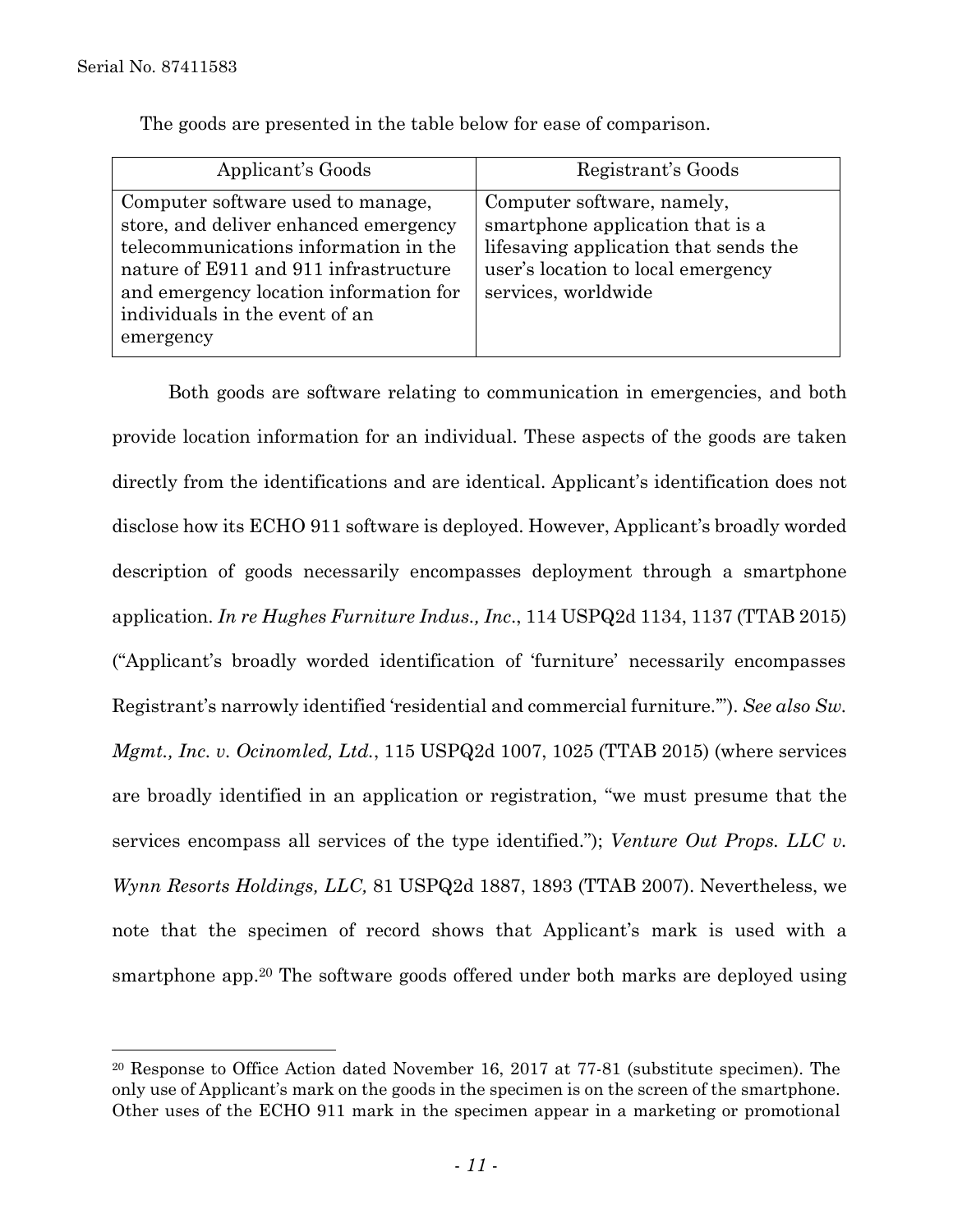smartphone apps. There is evidence showing that some third parties offer goods similar to those identified in the application and registration.<sup>21</sup> This evidence supports the conclusion that the goods are similar or related.

Applicant relies heavily on "extrinsic evidence" supposedly "to show that a registrant's identification of goods or services has a specific meaning to members of the trade."22 Applicant, however, mischaracterized its own evidence and arguments. Applicant recites highly detailed information about the actual products it sells and a product it alleges is sold under the registered mark.23 Nowhere in this discussion does Applicant link this evidence to the actual identifications of goods found in the application and registration. This is not an attempt to explain what the identification means.24 It is an attempt to ignore the identification and rely instead on extrinsic evidence. That is something we cannot do. *Octocom Sys. v. Houston Comput. Servs.*, 16 USPQ2d at 1788 ("an identification of goods having no restriction on trade channels obviously is not narrowed by testimony that the applicant's use is, in fact, restricted to a particular class of purchasers"). We do not read limitations or

<sup>23</sup> *Id.* at 16-17.

flyer explaining the way Applicant's system operates. Such presentations of the ECHO 911 mark do not constitute use of the mark on goods. 15 U.S.C. § 1127.

<sup>&</sup>lt;sup>21</sup> Office Action dated June 29, 2017 at 3, 20-30; Office Action dated January 18, 2018 at 6, 8-42.

<sup>22 4</sup> TTABVUE 15.

<sup>&</sup>lt;sup>24</sup> We do accept, however, that Applicant's evidence confirms its goods may be deployed through a smartphone app, a fact that increases the similarity of the goods. The identification is unclear on this point, the specimen shows only use on a smartphone, and the extrinsic evidence confirms that a smartphone app is used to provide Applicant's goods under the ECHO 911 mark. This use of extrinsic evidence is appropriate, because it does serve to explain what the identification of goods means.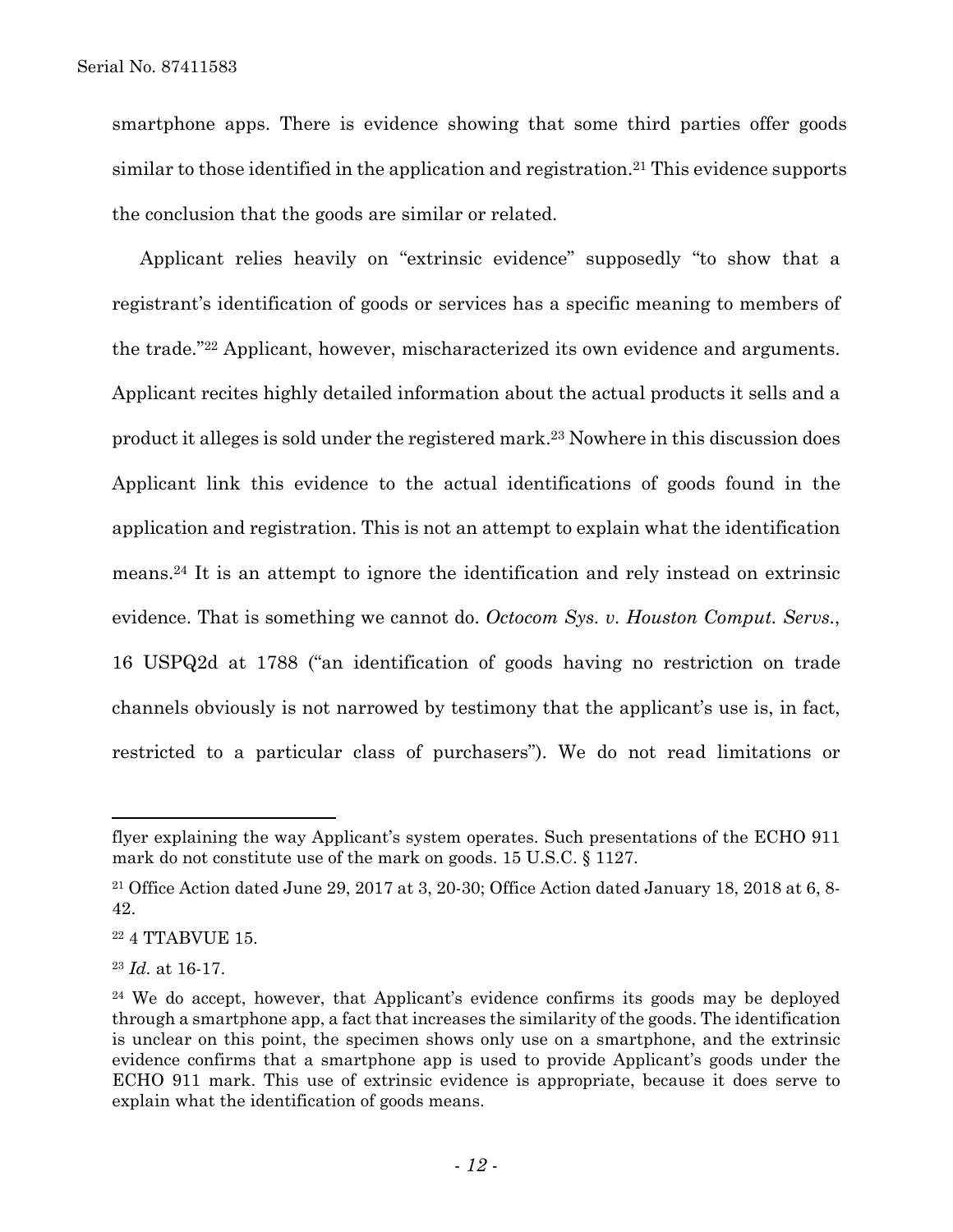restrictions into the identification of goods. *In re i.am.symbolic, LLC*, 123 USPQ2d at 1748; *Squirtco v. Tomy Corp.*, 697 F.2d 1038, 216 USPQ 937, 940 (Fed. Cir. 1983) ("There is no specific limitation and nothing in the inherent nature of Squirtco's mark or goods that restricts the usage of SQUIRT for balloons to promotion of soft drinks. The Board, thus, improperly read limitations into the registration"); *In re Thor Tech,*  90 USPQ2d 1634, 1638 (TTAB 2009) ("We have no authority to read any restrictions or limitations into the registrant's description of goods.").

Our analysis of the trade channels also focuses on the identification of goods found in the application and registration. We can consider extrinsic evidence to help explain the type of trade channels typically used with the specific goods identified in the application and registration, but we cannot impose limits on the likely trade channels that are inconsistent with the identifications. For example, Applicant submitted evidence showing what appear to be hundreds of smartphone apps relating to emergency services available through the Apple app store and the Google Play store.<sup>25</sup> That evidence shows how smartphone apps are typically marketed, and because both parties offer their software through smartphone apps, this evidence shows overlapping, if not identical, trade channels for these types of goods.26

1

<sup>25</sup> Request for Reconsideration at Exhs. K-N.

<sup>26</sup> Applicant admits both parties' goods are marketed through the Google Play store. 4 TTABVUE 18-19. This shows the trade channels overlap for such goods, but Applicant argues that because the apps are presented as separate products, there is no likelihood of confusion. *Id.* at 19. Applicant's evidence seems to show multiple versions of some apps within the Apple app store and the Google Play store. The fact that multiple versions of an app provided by a single source appear on these sites suggests consumers do not regard each separate app as coming from a distinct source, which is apparently the argument Applicant is making.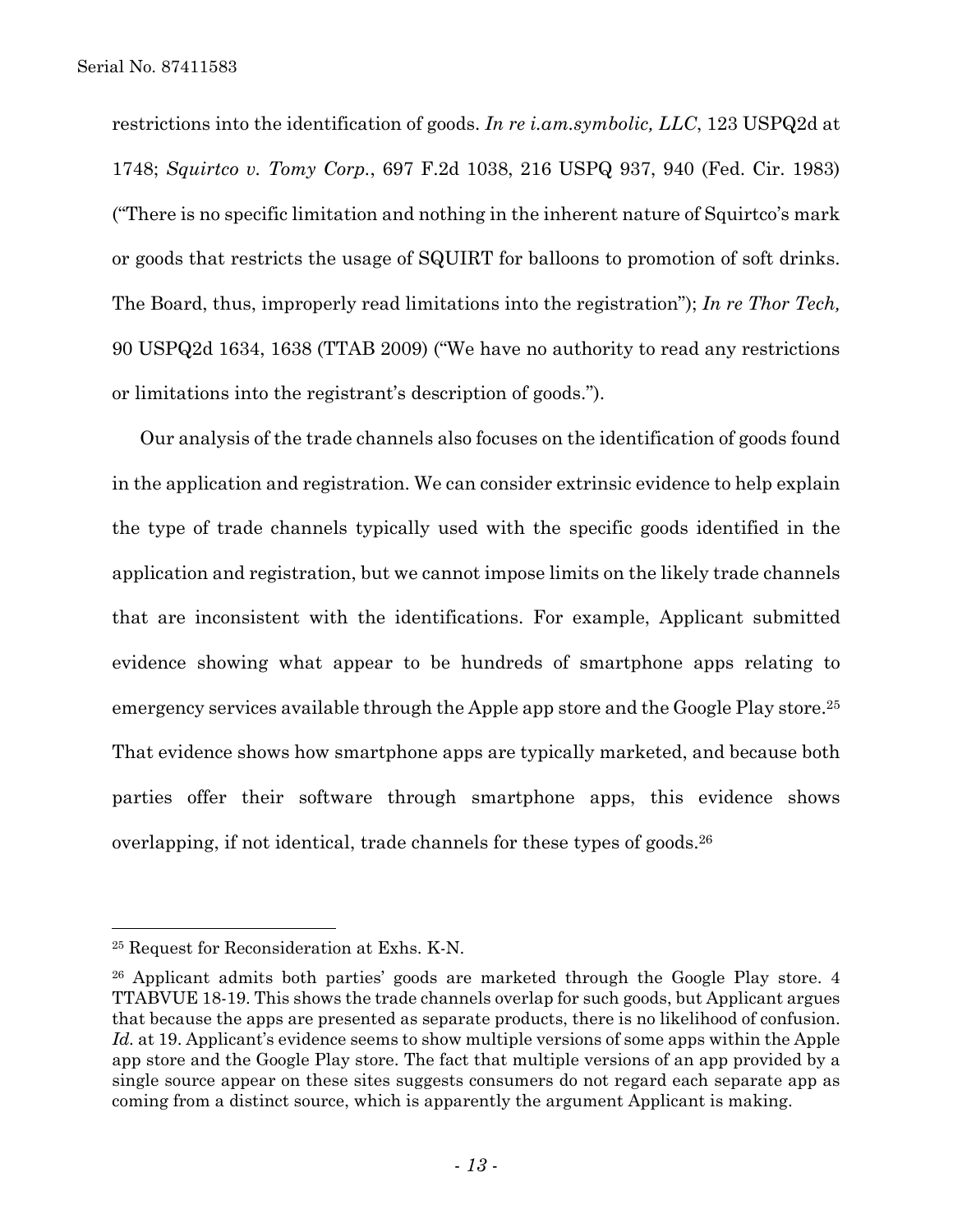Applicant argues that its goods are sold to universities and start at \$40,000.27 Applicant describes a detailed process used to obtain and install its systems, which apparently include the ECHO 911 app.28 These facts may be true, but they are not reflected in the identification of goods in the application, which makes no mention of universities or other institutional purchasers of high-priced systems. The identification mentions only individuals. The evidence shows that smartphone apps marketed to individuals are typically sold through the same trade channels. That fact makes confusion more likely.

Finally, we consider whether the purchasing conditions impact the likelihood of confusion. The goods identified in the application and in the registration relate to emergencies. Consumers may exercise more care when selecting such goods. We note, however, that these are smartphone apps. Applicant submitted evidence showing hundreds of smartphone apps relating to safety or emergencies. Though we cannot use that evidence to alter the identification of goods in the record, it does tend to show that consumers are confronted with hundreds of choices within this market, many of which appear to be free. This evidence suggests that consumers of these goods may not exercise as much care as one might otherwise expect. On balance, we cannot say that the relevant consumers of the type of goods identified in the application and registration would exercise a greater than average level or care or sophistication. However, the applicable standard of care for a likelihood-of-confusion analysis is that

<sup>27</sup> *Id.* 20-21.

<sup>28</sup> *Id.*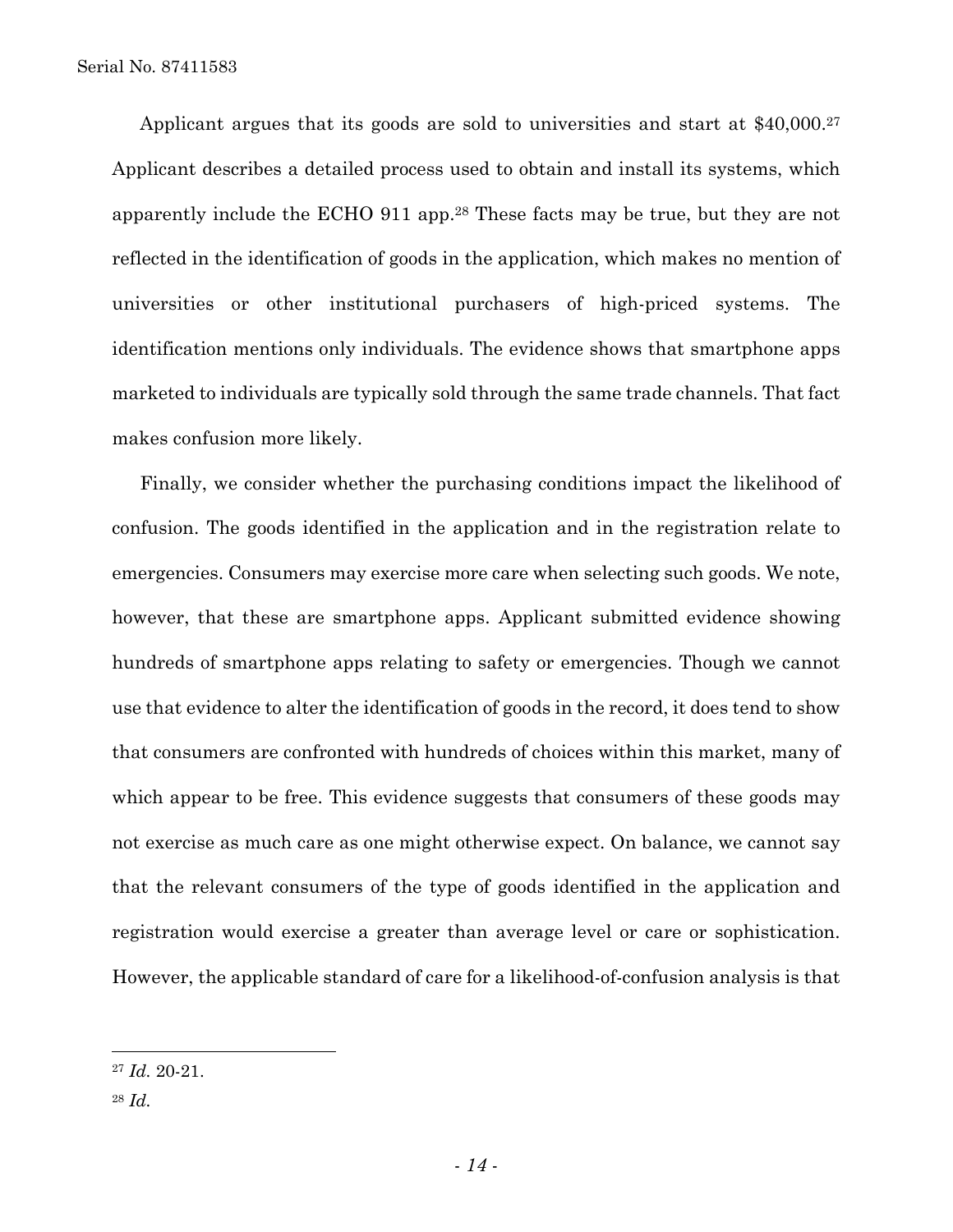of the least sophisticated consumer. *Stone Lion Capital Partners, L.P. v. Lion Capital LLP*, 746 F.3d 1317, 110 USPQ2d 1157, 1163 (Fed. Cir. 2014) (likelihood of confusion analysis must consider "the least sophisticated potential purchasers"); *Alfacell Corp. v. Anticancer, Inc.*, 71 USPQ2d 1301, 1306 (TTAB 2004).

Applicant aggressively argues that its customers are highly sophisticated and spend a great deal of money on its goods.29 That may be true, but it is not supported by the goods identified in the application. If Applicant wanted the Office to consider such facts, it should have amended its application to limit the identification to such customers or trade channels. Given the broad and general nature of the identification of Applicant's goods, we cannot consider the evidence of actual customer sophistication presented by Applicant. *See In re Bercut-Vandervoort & Co.,* 229 USPQ 763, 764 (TTAB 1986) (evidence that relevant goods are expensive wines sold to discriminating purchasers must be disregarded given the absence of any such restrictions in the application or registration).

To summarize our evaluation of these three *du Pont* factors, we find the goods, as identified in the application and registration, overlap or are are very similar, a fact that increases the likelihood of confusion. We further find that such goods are likely to travel through the same or similar trade channels to the same purchasers, a fact that also increases the likelihood of confusion. We find the evidence cuts both ways concerning the sophistication and care of customers, and for that reason, we must

1

<sup>29 4</sup> TTABVUE 19-21.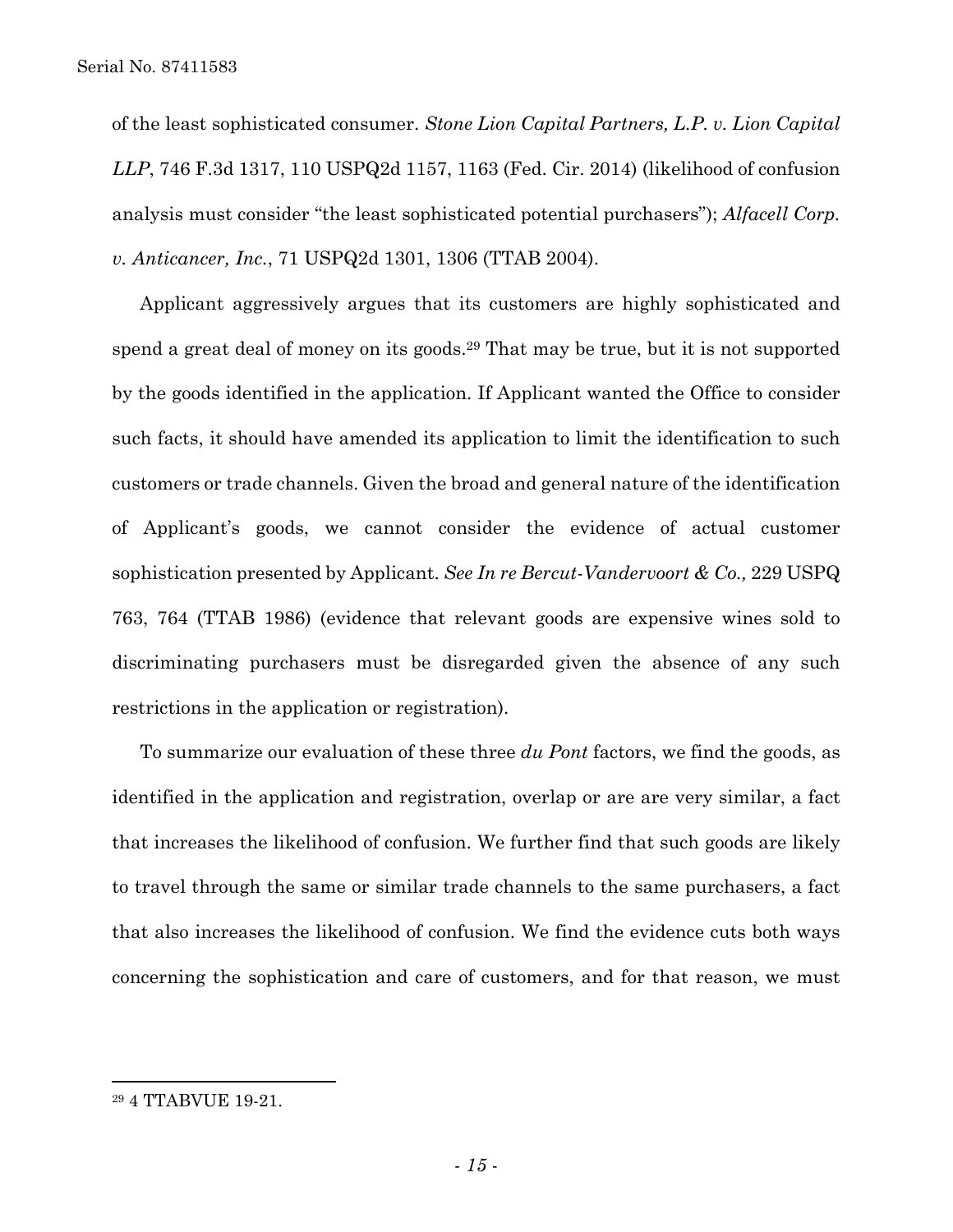consider the least sophisticated consumer. We do not place much weight on the customer sophistication factor.

### **C. Strength of the Cited Marks**

In identifying "strength" as a single factor, we are combining two of the *du Pont*  factors.30 "A strong and fanciful mark is entitled to broad protection." *Mishawaka Rubber & Woolen Mfg. Co. v. Bata Narodni Podnik*, 222 F.2d 279, 285 (CCPA 1955); *Nautilus Grp., Inc. v. Icon Health & Fitness, Inc.*, 372 F.3d 1330, 1339 (Fed. Cir. 2004) (same). "A mark's strength is measured both by its conceptual strength (distinctiveness) and its marketplace strength (secondary meaning)." *In re Chippendales USA, Inc.*, 622 F.3d 1346, 96 USPQ2d 1681, 1686 (Fed. Cir. 2010)); *see also Top Tobacco, L.P. v. North Atl. Operating Co., Inc.*, 101 USPQ2d 1163, 1171-72 (TTAB 2011); *Tea Bd. of India v. Republic of Tea Inc.*, 80 USPQ2d 1881, 1899 (TTAB 2006); 2 J. Thomas McCarthy, *McCarthy on Trademarks and Unfair Competition* § 11:83 (5th ed. 2019). Our focus is on the strength of the senior user, or the registered mark in this context.

To evaluate the conceptual strength of word marks, we place the mark in one of the following classes: "(1) generic, (2) descriptive, (3) suggestive, and (4) arbitrary or fanciful. The lines of demarcation, however, are not always bright." *Abercrombie & Fitch Co. v. Hunting World, Inc.*, 537 F.2d 4, 9 (2d Cir. 1976). Market strength also

<sup>30</sup> In *Du Pont*, the court identified the fifth and sixth factors as follows: "the fame of the prior mark" and "the number and nature of similar marks in use on similar goods." *In re E.I. Du Pont de Nemours & Co.*, 177 USPQ at 567. These two factors go to the strength of Plaintiff's mark and, therefore, are treated together here.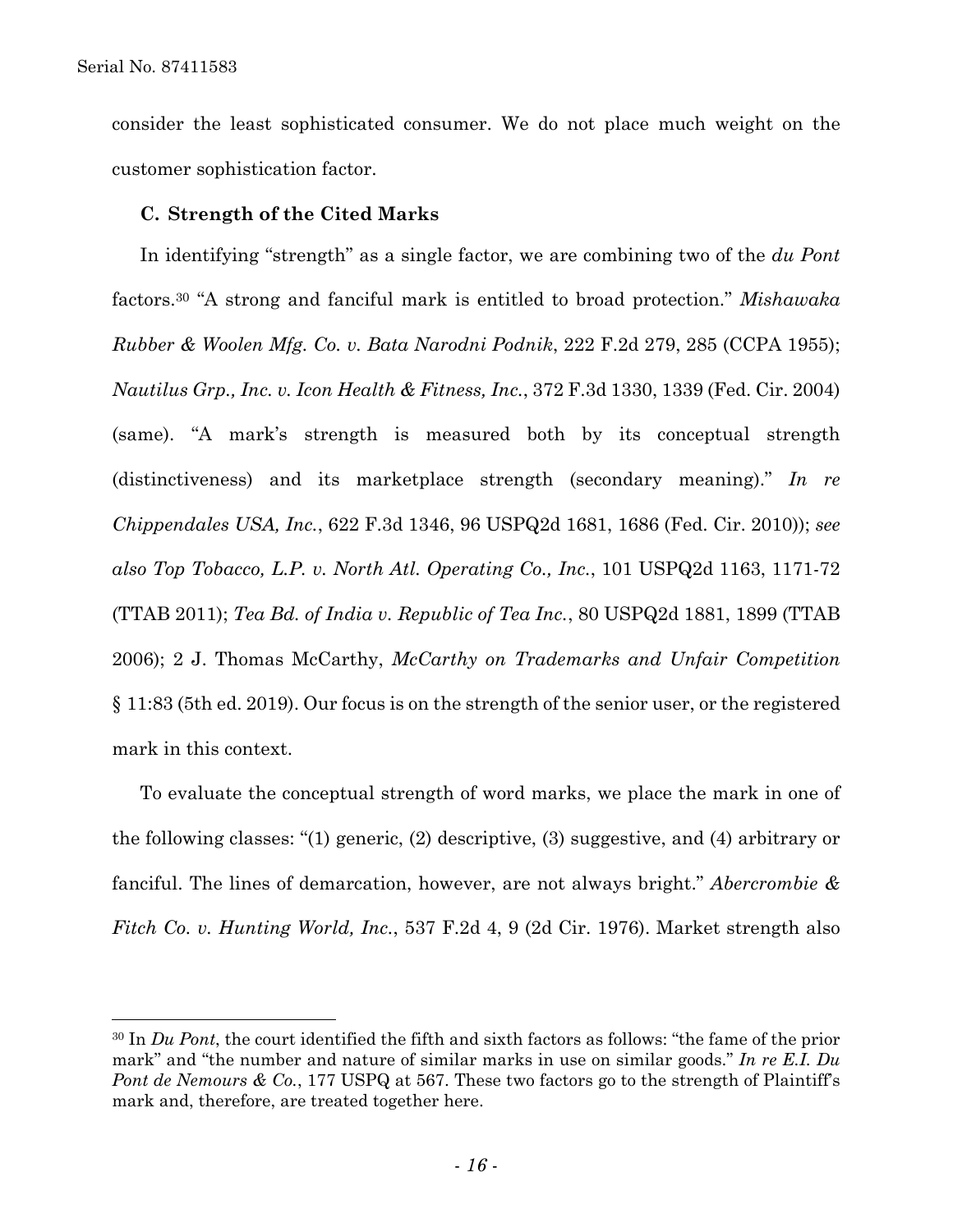"varies along a spectrum from very strong to very weak." *Joseph Phelps Vineyards, LLC v. Fairmont Holdings, LLC*, 857 F.3d 1323, 122 USPQ2d 1733, 1734 (Fed. Cir. 2017).

There is no evidence of the market strength of the registered ECHO112 mark. Applicant submitted evidence of applications and registrations that include the word "echo," but that is not evidence of current use of the marks.31 Contrary to Applicant's assertion, this evidence does not show "wide third-party use of the formative word, ECHO …"32 "The significance of third-party trademarks depends wholly upon their usage. Defendant introduced no evidence that these trademarks were actually used by third parties, that they were well promoted or that they were recognized by consumers." *Scarves by Vera, Inc. v. Todo Imps., Ltd.*, 544 F.2d 1167, 192 USPQ 289, 294 (2d Cir. 1976); *see also Productos Lacteos Tocumbo S.A. de C.V. v. Paleteria La Michoacana Inc.*, 98 USPQ2d 1921, 1934 (TTAB 2011).

In addition, many of the marks shown in the records submitted by Applicant involve materially different goods. International Class 9 is quite broad. For evidence to be relevant to the distinctiveness of a particular term, that evidence must relate to uses of the term with the same or similar goods. *See Omaha Steaks Int'l v. Greater Omaha Packing Co.*, 908 F.3d 1315, 128 USPQ2d 1686 (Fed. Cir. 2018) (error to rely on third-party evidence of similar marks for dissimilar goods, as Board must focus "on goods shown to be similar"); *In re i.am.symbolic, LLC*, 123 USPQ2d at 1751

1

<sup>31</sup> Request for Reconsideration at Exh. A.

<sup>32</sup> Request for Reconsideration at 36-37.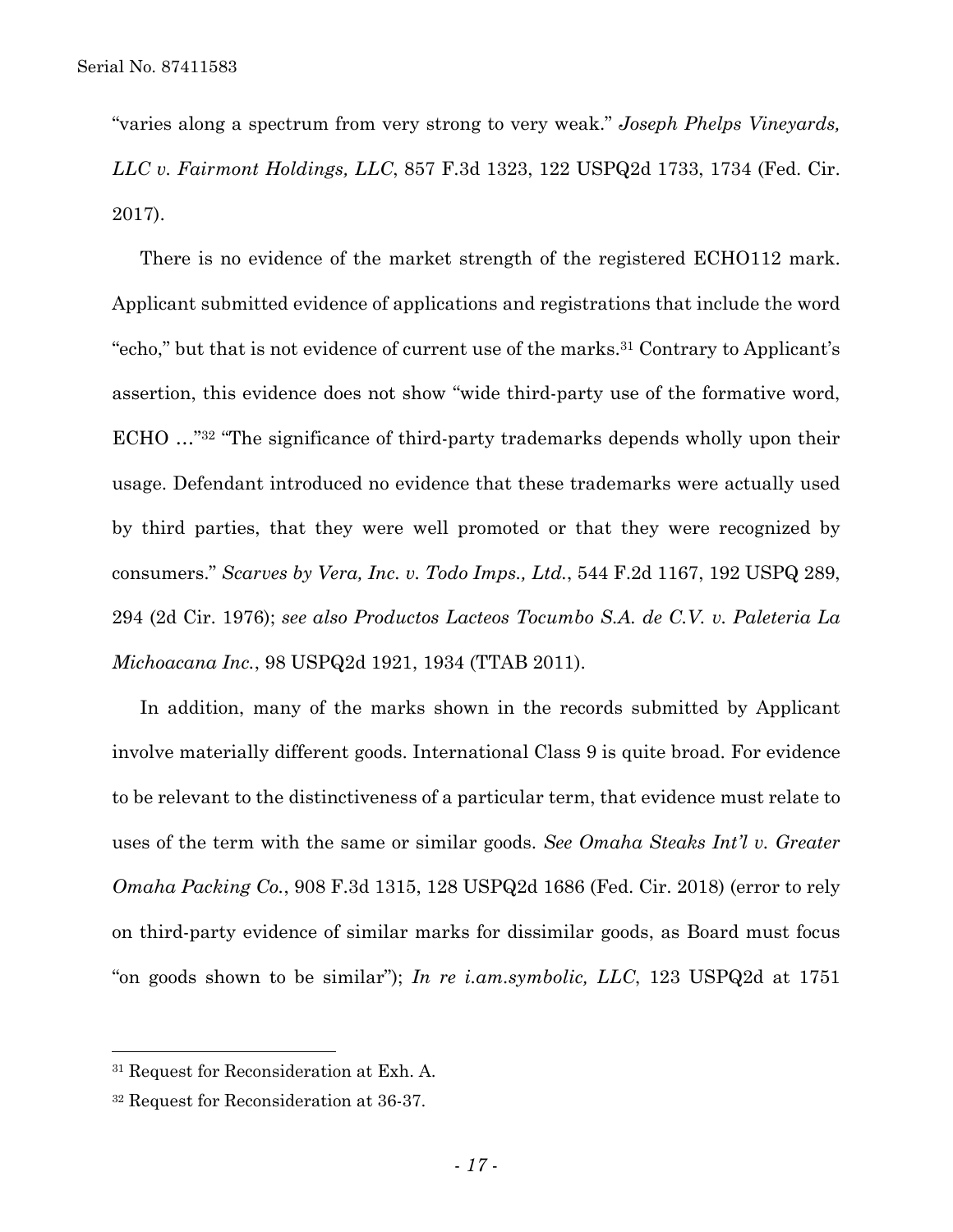(disregarding third-party registrations for other types of goods where the proffering party had neither proven nor explained that they were related to the goods in the cited registration); *In re Thor Tech Inc.,* 90 USPQ2d 1634, 1639 (TTAB 2009) (the third-party registrations are of limited probative value because the goods identified in the registrations appear to be in fields which are far removed from the goods at issue). Software alone is an extremely broad genus of goods, but International Class 9 also includes electronic devices. For example, one of the registered marks noted by Applicant is ADS ECHO for certain electronic devices, not software.33 The word "echo" was disclaimed in that registration. We offer this example to show the extreme variance of meaning of words even within International Class 9.

We cannot determine whether the ECHO112 mark has market strength, but it does have some conceptual strength. The mark is inherently distinctive, and therefore, at least moderately strong. This fact tends to increase the likelihood of confusion, but because the evidence on this issue is thin, we place little weight on this factor in our analysis.

### **D. Conclusion – There is a Likelihood of Confusion**

There is no evidence or substantial argument on any other *du Pont* factors. We found the similarity of the marks, the similarity of the goods, and the similarity of the likely trade channels all suggest that confusion is likely. The registered mark ECHO112 has some conceptual strength, and while that fact makes confusion a bit more likely, we put little weight on this fact. The sophistication and customer care

<sup>33</sup> Registration Number 5413622.